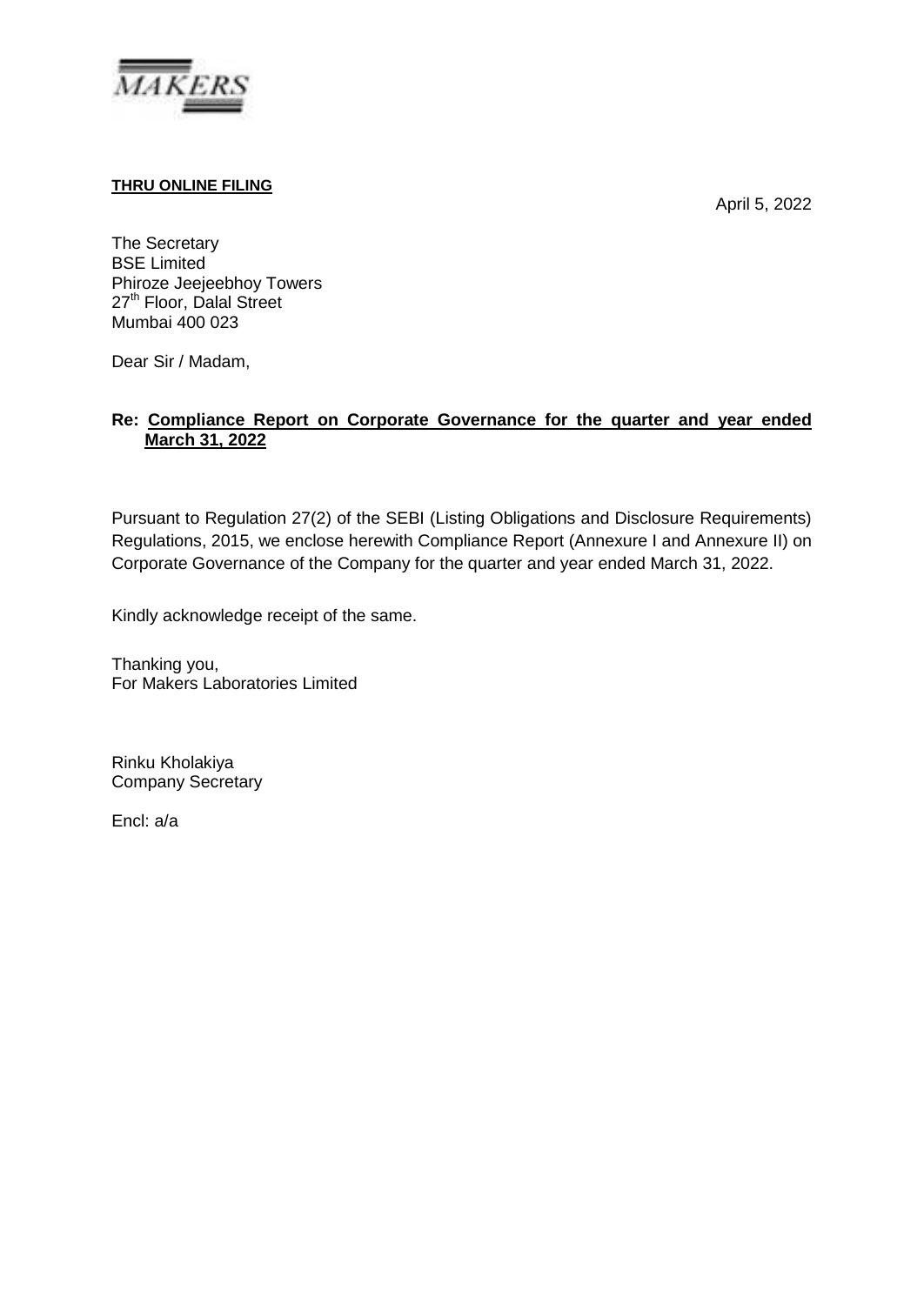

**Annexure I**

# **FORMAT TO BE SUBMITTED BY LISTED ENTITY ON QUARTERLY BASIS**

### 1. Name of Listed Entity: **Makers Laboratories Limited**

# 2. Quarter ending: **March 31, 2022**

|                                | Whether the listed entity has a Regular Chairperson |                                            |                                                                                           |                  |                                                                                                    |                                             | <b>Yes</b>                                          |                                      |                             |                                      |                                                                                                                                                                          |                                                                                                                                                                         |                                                                                                                                                                                                           |                                                                                                                                                                                                                               |
|--------------------------------|-----------------------------------------------------|--------------------------------------------|-------------------------------------------------------------------------------------------|------------------|----------------------------------------------------------------------------------------------------|---------------------------------------------|-----------------------------------------------------|--------------------------------------|-----------------------------|--------------------------------------|--------------------------------------------------------------------------------------------------------------------------------------------------------------------------|-------------------------------------------------------------------------------------------------------------------------------------------------------------------------|-----------------------------------------------------------------------------------------------------------------------------------------------------------------------------------------------------------|-------------------------------------------------------------------------------------------------------------------------------------------------------------------------------------------------------------------------------|
|                                |                                                     |                                            | Whether Chairperson is related to MD or CEO                                               |                  |                                                                                                    |                                             |                                                     |                                      | No                          |                                      |                                                                                                                                                                          |                                                                                                                                                                         |                                                                                                                                                                                                           |                                                                                                                                                                                                                               |
| <b>Title</b><br>(Mr. /<br>Ms.) | <b>Name</b><br>of the<br><b>Director</b>            | <b>PAN</b> <sup>5</sup><br>&<br><b>DIN</b> | Category<br>(Chairperson<br>/Executive<br>/Non-<br>Executive/<br>independent/<br>Nominee) | Date of<br>birth | Whether<br>special<br>resolution<br>passed?<br>(Refer<br>Regin 17<br>$(1A)$ of<br>Listing<br>Regin | Date of<br>passing<br>special<br>resolution | <b>Initial Date</b><br>оf<br><b>Appoint</b><br>ment | Date of<br><b>Re-appoint</b><br>ment | Date of<br><b>Cessation</b> | Tenure<br>of Director<br>(in months) | No of<br><b>Director</b><br>ship<br>in listed<br>entities<br>includin<br>g this<br>listed<br>entity<br>(Refer<br>Regulati<br>on<br>17A of<br>Listing<br>Regulati<br>ons) | No of<br>Independent<br>Directorship<br>in listed<br>entities<br>including this<br>listed entity<br>(Refer<br>Regulation<br>17A(1) of<br>Listing<br><b>Regulations)</b> | Number of<br>memberships<br>in Audit/<br><b>Stakeholder</b><br><b>Committee</b><br>(s)<br>including<br>this<br>listed entity<br>(Refer<br><b>Regulation</b><br>26(1) of<br>Listing<br><b>Regulations)</b> | No of post of<br>Chairperson in<br>Audit /<br><b>Stakeholder</b><br><b>Committee</b><br>held in listed<br>entities<br>including this<br>listed entity<br>(Refer<br>Regulation<br>$26(1)$ of<br>Listing<br><b>Regulations)</b> |
| Mr.                            | Saahil<br>Parikh                                    | AGWPP5355R<br>&<br>00400079                | Executive /<br>Wholetime<br>Director / Non<br>Independent<br><b>Director</b>              | 27.01.1975       | <b>NA</b>                                                                                          | $\blacksquare$                              | 11.08.2011                                          | 11.08.2020                           |                             |                                      |                                                                                                                                                                          | $\Omega$                                                                                                                                                                |                                                                                                                                                                                                           | $\Omega$                                                                                                                                                                                                                      |
| Mr.                            | Nilesh<br>Jain                                      | AACPJ1539R<br>&<br>05263110                | Executive /<br>Wholetime<br>Director / Non<br>Independent<br>Director                     | 28.04.1975       | <b>NA</b>                                                                                          | $\overline{\phantom{a}}$                    | 13.02.2019                                          | 13.02.2022                           |                             |                                      |                                                                                                                                                                          | $\Omega$                                                                                                                                                                |                                                                                                                                                                                                           | 0                                                                                                                                                                                                                             |
| Ms.                            | Dipti<br>Shah                                       | AACPS7716F<br>&<br>07995542                | Non-Executive 24.06.1973<br>/ Independent<br>Director                                     |                  | <b>NA</b>                                                                                          | $\blacksquare$                              | 29.01.2018                                          |                                      | $\overline{\phantom{a}}$    | 50                                   |                                                                                                                                                                          |                                                                                                                                                                         |                                                                                                                                                                                                           | $\Omega$                                                                                                                                                                                                                      |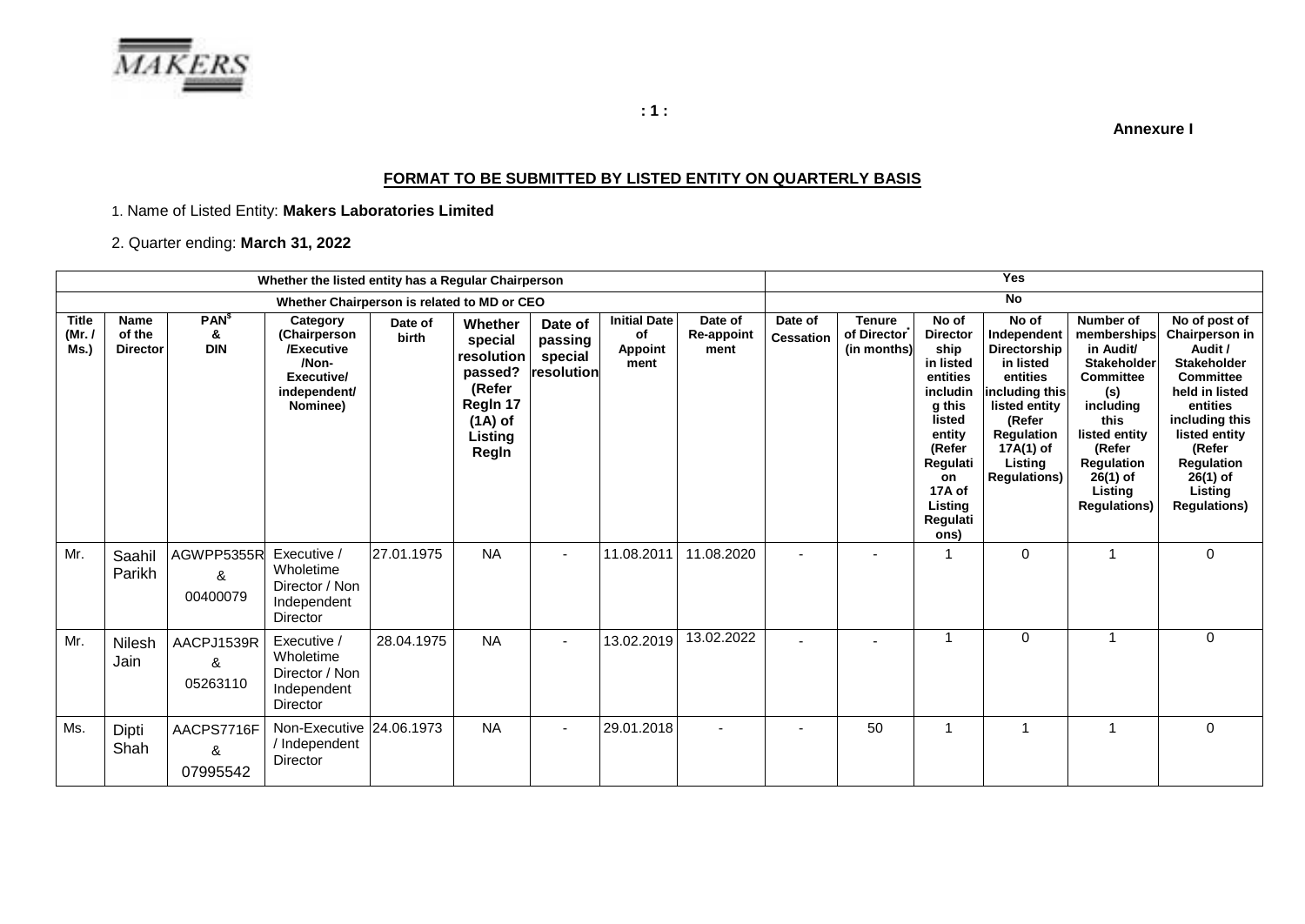

**: 2 :**

| <b>Title</b><br>(Mr. 1)<br>Ms.) | <b>Name</b><br>of the<br><b>Direct</b><br>or | PAN\$<br>&<br><b>DIN</b>             | Category<br>(Chairperson<br>/Executive<br>/Non-<br>Executive/<br>independent/<br>Nominee) | Date of birth | Whether<br>special<br>resolution<br>passed?<br>(Refer<br>Regin 17<br>$(1A)$ of<br>Listing<br>Regin | Date of<br>passing<br>special<br>resoluti<br>on | <b>Initial</b><br>Date of<br><b>Appoint-</b><br>ment | Date of<br>Re-<br>appoint-<br>ment | Date of<br><b>Cessation</b> | <b>Tenure</b><br>of<br>Director*<br>(in<br>months) | No of<br><b>Directo</b><br>rship<br>in listed<br>entities<br>includi<br>ng this<br>listed<br>entity<br>(Refer<br>Regulat<br>ion<br>17A of<br>Listing<br><b>Regulat</b><br>ions) | No of<br>Independ<br>ent<br><b>Directors</b><br>hip in<br>listed<br>entities<br>including<br>this listed<br>entity<br>(Refer<br><b>Regulatio</b><br>n 17A(1)<br>of Listing<br><b>Regulatio</b><br>ns) | <b>Number of</b><br>membersh<br>ips<br>in Audit/<br><b>Stakehold</b><br>er<br><b>Committee</b><br>(s)<br>including<br>this<br>listed<br>entity<br>(Refer<br><b>Regulation</b><br>$26(1)$ of<br>Listing<br><b>Regulation</b><br>s) | No of post of<br>Chairperson<br>in Audit /<br><b>Stakeholder</b><br><b>Committee</b><br>held in listed<br>entities<br>including<br>this<br>listed entity<br>(Refer<br><b>Regulation</b><br>26(1) of<br>Listing<br><b>Regulations)</b> |
|---------------------------------|----------------------------------------------|--------------------------------------|-------------------------------------------------------------------------------------------|---------------|----------------------------------------------------------------------------------------------------|-------------------------------------------------|------------------------------------------------------|------------------------------------|-----------------------------|----------------------------------------------------|---------------------------------------------------------------------------------------------------------------------------------------------------------------------------------|-------------------------------------------------------------------------------------------------------------------------------------------------------------------------------------------------------|-----------------------------------------------------------------------------------------------------------------------------------------------------------------------------------------------------------------------------------|---------------------------------------------------------------------------------------------------------------------------------------------------------------------------------------------------------------------------------------|
| Mr.                             | Raj<br>Kamal<br>Prasad<br>Verma              | ABHPV6666R<br>&<br>02166789          | Chairman of<br>Board / Non-<br>Executive /<br>Independent<br>Director                     | 22.03.1949    | <b>NA</b>                                                                                          |                                                 | 13.02.2019                                           |                                    |                             | 38                                                 | 3                                                                                                                                                                               | 3                                                                                                                                                                                                     | $\overline{A}$                                                                                                                                                                                                                    | $\overline{2}$                                                                                                                                                                                                                        |
| Mr.                             | Vishal<br>Jain                               | ADGPJ7989Q<br>&<br>00137986          | Non-<br>Executive /<br>Independent<br><b>Director</b>                                     | 18.02.1976    | <b>NA</b>                                                                                          |                                                 | 04.11.2020                                           |                                    |                             | 17                                                 | 1                                                                                                                                                                               |                                                                                                                                                                                                       | $\overline{c}$                                                                                                                                                                                                                    | 1                                                                                                                                                                                                                                     |
| Mr.                             | Godha                                        | Prashant AFFPG4317N<br>&<br>00012759 | Non<br>Executive /<br>Non<br>Independent<br>Director                                      | 16.11.1974    | <b>NA</b>                                                                                          | $\overline{a}$                                  | 04.11.2020                                           |                                    |                             | 17                                                 | 3                                                                                                                                                                               | $\mathbf 0$                                                                                                                                                                                           | 1                                                                                                                                                                                                                                 | $\mathbf 0$                                                                                                                                                                                                                           |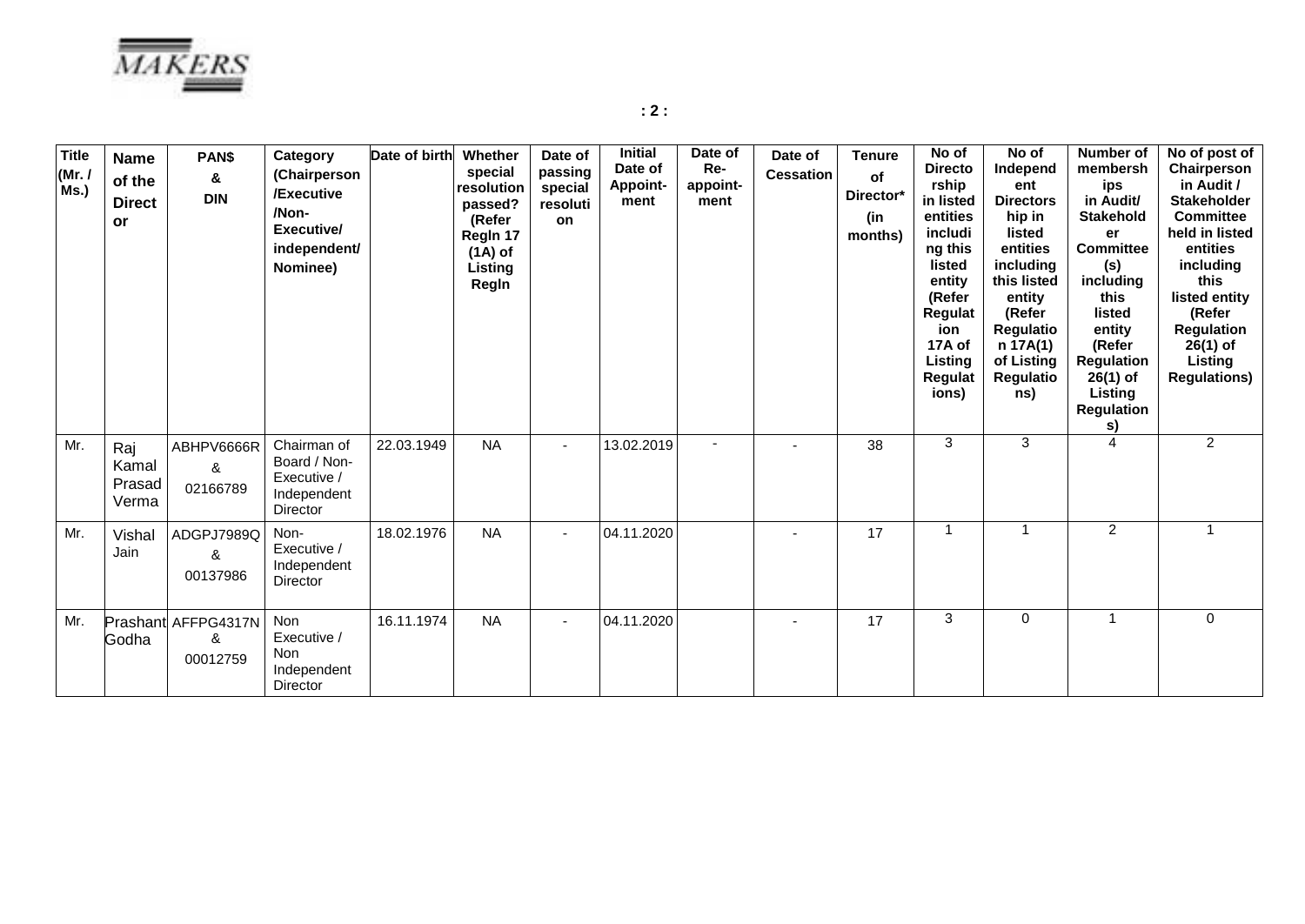

**: 3 :**

Notes:

\$ PAN number of any director would not be displayed on the website of Stock Exchange.

& Category of directors means executive/non-executive/independent/Nominee. if a director fits into more than one category write all categories separating them with hyphen.

\* To be filled only for Independent Director. Tenure would mean total period from which Independent director is serving on Board of directors of the listed entity in continuity without any cooling off period.

|                          | <b>II. Composition of Committees</b> |                                     |                                            |                             |                                                                                      |  |  |
|--------------------------|--------------------------------------|-------------------------------------|--------------------------------------------|-----------------------------|--------------------------------------------------------------------------------------|--|--|
| <b>Name of Committee</b> |                                      | <b>Name of Committee</b><br>members | Date of<br>appointment to<br>the Committee | Date of<br><b>Cessation</b> | Category<br>(Chairperson / Executive / Non-Executive / Independent<br>/ Nominee) $8$ |  |  |
|                          | <b>Audit Committee</b>               | Mr. Vishal Jain                     | 04.11.2020                                 |                             | Chairman of the Committee/Non-Executive / Independent<br>Director                    |  |  |
|                          |                                      | Mr. R. K. P. Verma                  | 01.04.2019                                 | $\overline{\phantom{a}}$    | Non-Executive / Independent Director                                                 |  |  |
|                          |                                      | Mr. Nilesh Jain                     | 01.04.2019                                 | $\overline{\phantom{a}}$    | Executive / Wholetime Director                                                       |  |  |
|                          |                                      | Ms. Dipti Shah                      | 29.01.2018                                 | $\overline{\phantom{a}}$    | Non-Executive / Independent Director                                                 |  |  |
| 2.                       | Nomination &<br>Remuneration         | Mr. Vishal Jain                     | 04.11.2020                                 |                             | Chairman of the Committee/Non-Executive / Independent<br>Director                    |  |  |
|                          | Committee                            | Mr. R. K. P. Verma                  | 01.04.2019                                 |                             | Non-Executive / Independent Director                                                 |  |  |
|                          |                                      | Ms. Dipti Shah                      | 01.04.2019                                 |                             | Non-Executive / Independent Director                                                 |  |  |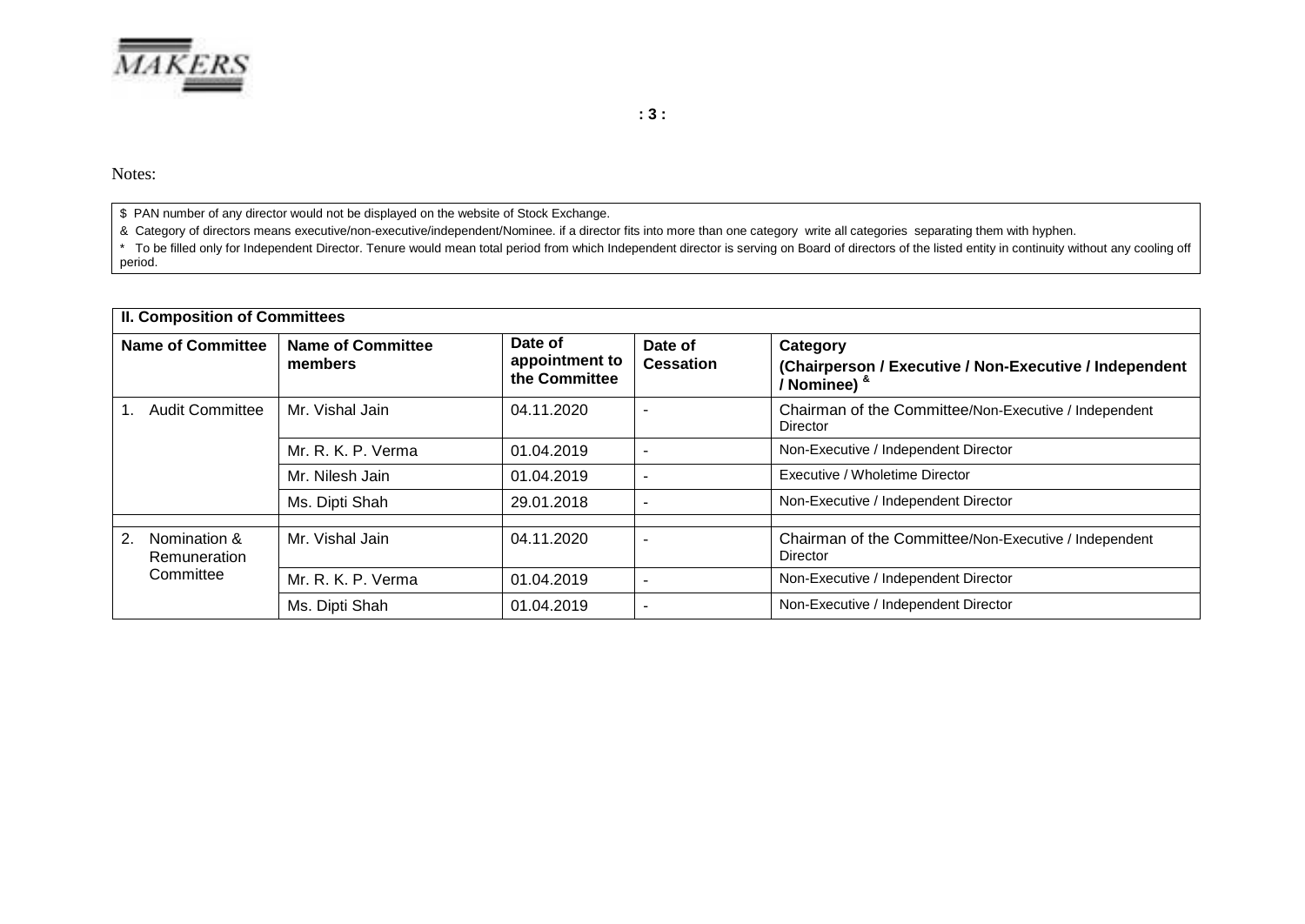

| <b>Name of Committee</b>                                                                                                                                                    |                                     | <b>Name of Committee</b><br>Date of<br>members<br>appointment to<br>the Committee |            | Date of<br><b>Cessation</b> | Category<br>(Chairperson / Executive / Non-Executive / Independent /<br>Nominee) & |  |
|-----------------------------------------------------------------------------------------------------------------------------------------------------------------------------|-------------------------------------|-----------------------------------------------------------------------------------|------------|-----------------------------|------------------------------------------------------------------------------------|--|
| 3.                                                                                                                                                                          | <b>Risk</b>                         | Mr. Vishal Jain                                                                   | 10.06.2021 | $\overline{\phantom{a}}$    | Independent Director / Chairman of the Committee                                   |  |
|                                                                                                                                                                             | Management<br>Committee (if         | Mr. Saahil Parikh                                                                 | 16.04.2015 | -                           | Executive / Wholetime Director / Non Independent Director                          |  |
|                                                                                                                                                                             | applicable)                         | Mr. Sandeep Kadam                                                                 | 16.04.2015 | $\blacksquare$              | Manager - Accounts/CFO                                                             |  |
|                                                                                                                                                                             |                                     | Mr. Nilesh Jain                                                                   | 13.02.2019 | $\overline{\phantom{a}}$    | Executive / Wholetime Director / Non Independent Director                          |  |
| $4_{\cdot}$                                                                                                                                                                 | <b>Stakeholders</b><br>Relationship | Mr. R. K. P. Verma                                                                | 01.04.2019 |                             | Chairman of the Committee/Non-Executive / Independent<br>Director                  |  |
|                                                                                                                                                                             | Committee                           | Mr. Vishal Jain                                                                   | 04.11.2020 |                             | Non-Executive / Independent Director                                               |  |
|                                                                                                                                                                             |                                     | Mr. Saahil Parikh                                                                 | 30.10.2017 | $\blacksquare$              | Executive / Wholetime Director / CEO                                               |  |
| Category of directors means executive/non-executive/independent/Nominee. If a director fits into more than one category write all categories separating<br>them with hyphen |                                     |                                                                                   |            |                             |                                                                                    |  |

**: 4 :**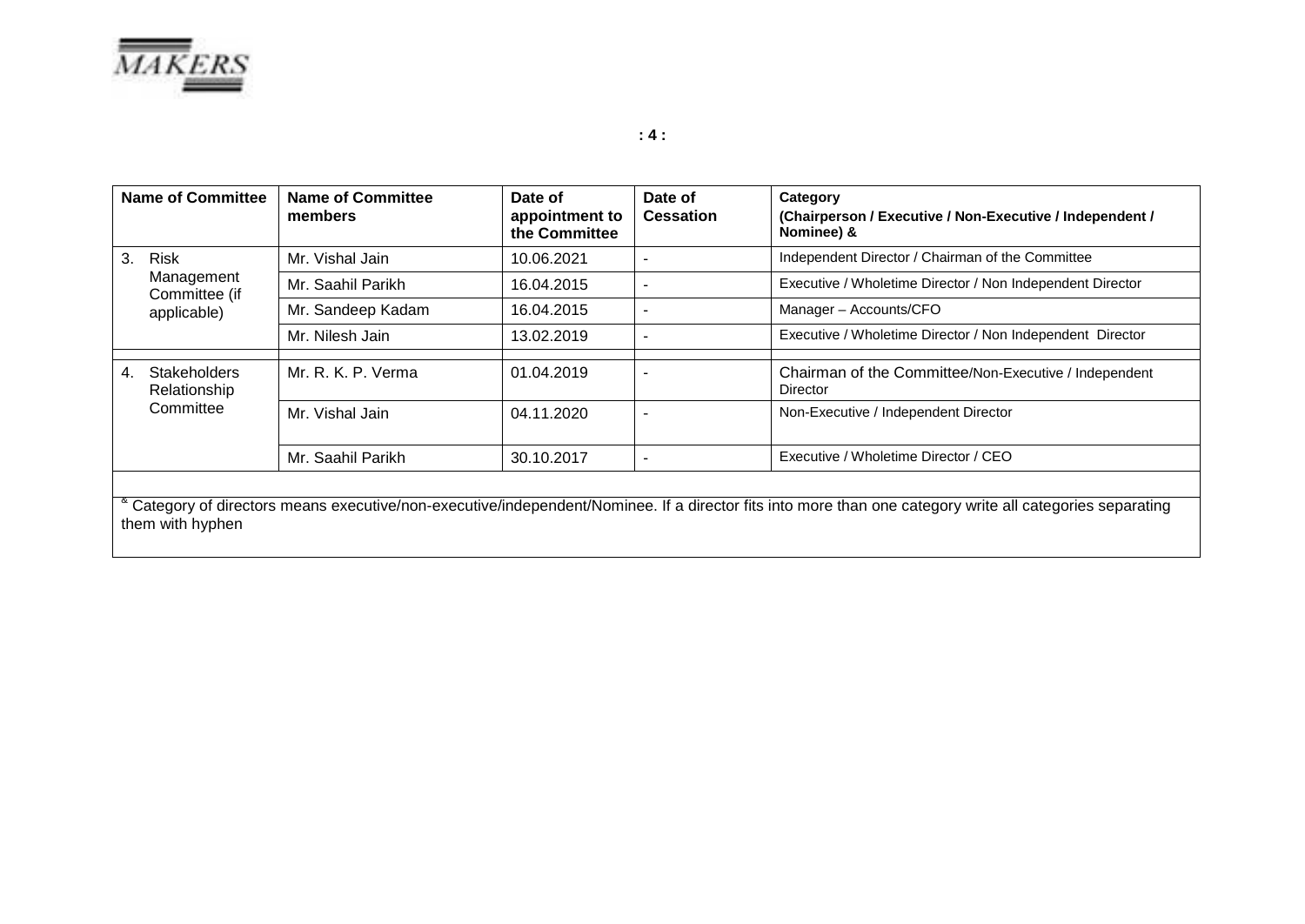

**Date(s) of Meeting (if any) in the previous** 

**quarter**

**III. Meeting of Board of Directors Date(s) of Meeting (if any) in the relevant quarter Maximum gap between any two consecutive meetings (in number of days) Whether requirement of Quorum met Number of Directors present\***

**(Yes/No)**

**(current** 

**No. of Independent Directors attending the meeting\* (current** 

**quarter)**

|                          |                                  |                                  |     | quarter)<br>(all directors<br>including<br>Independent<br>director) |  |
|--------------------------|----------------------------------|----------------------------------|-----|---------------------------------------------------------------------|--|
| $10^{th}$ November, 2021 | l 9 <sup>th</sup> February, 2022 | 10.11.2021 to 09.02.2022-90 days | Yes | 6                                                                   |  |
|                          |                                  |                                  |     |                                                                     |  |

| IV. Meeting of Committees - (Audit Committee)             |                                                           |                                                                                  |                                                      |                                                                                                                               |                                                                                |  |  |
|-----------------------------------------------------------|-----------------------------------------------------------|----------------------------------------------------------------------------------|------------------------------------------------------|-------------------------------------------------------------------------------------------------------------------------------|--------------------------------------------------------------------------------|--|--|
| Date(s) of Meeting (if<br>any) in the previous<br>quarter | Date(s) of Meeting (if<br>any) in the relevant<br>quarter | Maximum gap between any two<br><b>Consecutive meetings in number</b><br>of days* | Whether<br>requirement<br>Of Quorum met<br>(details) | Number of<br><b>Directors</b><br>present*<br>(current)<br>quarter)<br>(all directors<br>including<br>Independent<br>director) | No. of Independent<br>Directors attending the<br>meeting* (current<br>quarter) |  |  |
| 10 <sup>th</sup> November, 2021                           | 9 <sup>th</sup> February, 2022                            | 10.11.2021 to 09.02.2022-90 days                                                 | Yes                                                  | 4                                                                                                                             | 3                                                                              |  |  |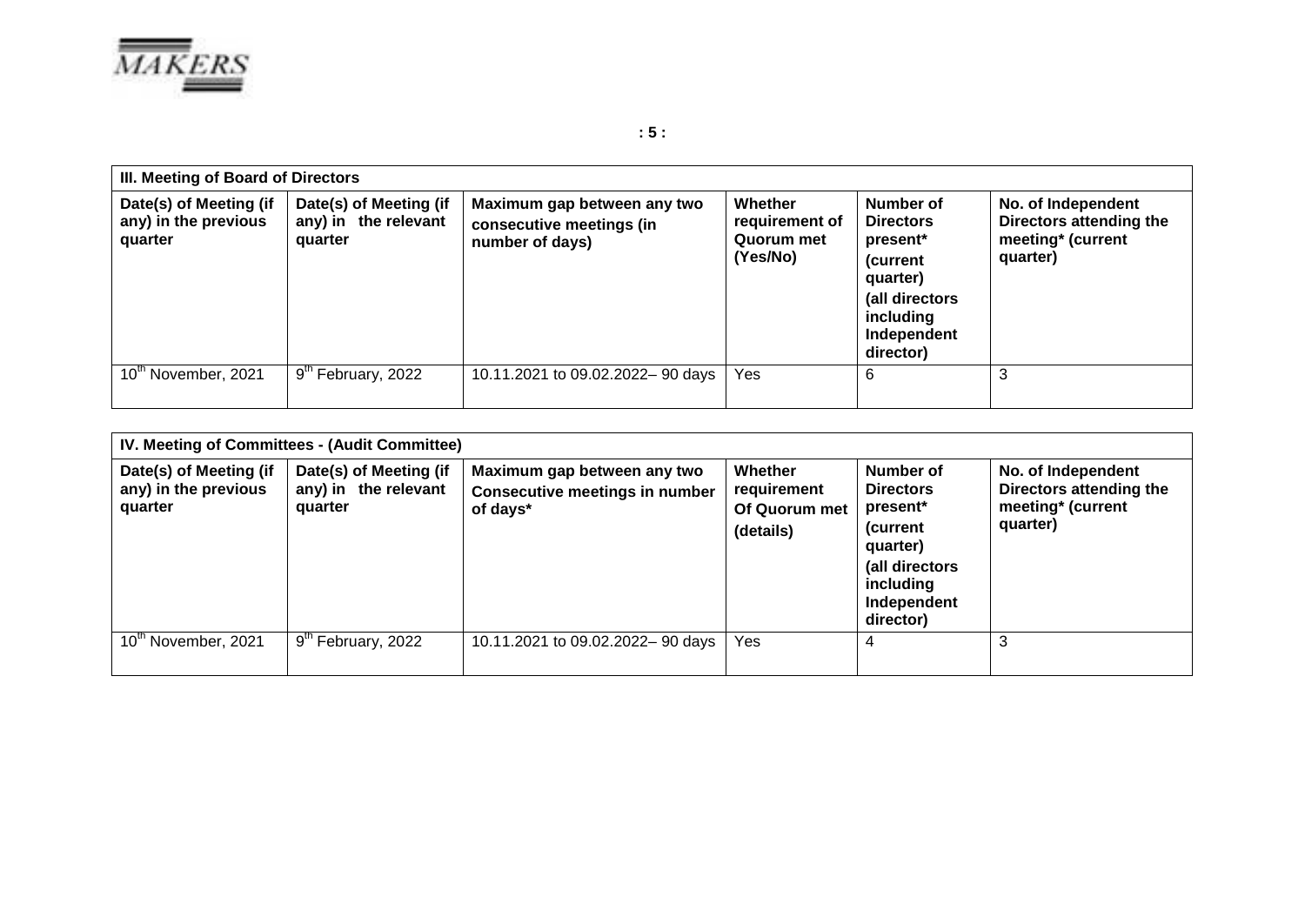

|                                                                  | V. Meeting of Committees - (Nomination and Remuneration Committee) |                                                                                  |                                                             |                                                                                                                              |                                                                                |  |  |  |
|------------------------------------------------------------------|--------------------------------------------------------------------|----------------------------------------------------------------------------------|-------------------------------------------------------------|------------------------------------------------------------------------------------------------------------------------------|--------------------------------------------------------------------------------|--|--|--|
| Date(s) of Meeting (if<br>any) in the previous<br>quarter        | Date(s) of Meeting<br>(if any) in the<br>relevant quarter          | Maximum gap between any two<br><b>Consecutive meetings in number</b><br>of days* | Whether<br>requirement<br>Of Quorum met<br>(details)        | Number of<br><b>Directors</b><br>present*<br>(current<br>quarter)<br>(all directors<br>including<br>Independent<br>director) | No. of Independent<br>Directors attending the<br>meeting* (current<br>quarter) |  |  |  |
|                                                                  | 9th February, 2022                                                 |                                                                                  | Yes                                                         | 3                                                                                                                            | 2                                                                              |  |  |  |
| VI. Meeting of Committees - (Stakeholder Relationship Committee) |                                                                    |                                                                                  |                                                             |                                                                                                                              |                                                                                |  |  |  |
| Date(s) of Meeting (if<br>any) in the previous<br>quarter        | Date(s) of Meeting<br>(if any) in the<br>relevant quarter          | Maximum gap between any two<br><b>Consecutive meetings in number</b><br>of days* | <b>Whether</b><br>requirement<br>Of Quorum met<br>(details) | Number of<br><b>Directors</b><br>present*<br>(current<br>quarter)<br>(all directors<br>including<br>Independent<br>director) | No. of Independent<br>Directors attending the<br>meeting* (current<br>quarter) |  |  |  |
|                                                                  | 9 <sup>th</sup> February, 2022                                     |                                                                                  | Yes                                                         | 3                                                                                                                            | $\overline{2}$                                                                 |  |  |  |

**: 6 :**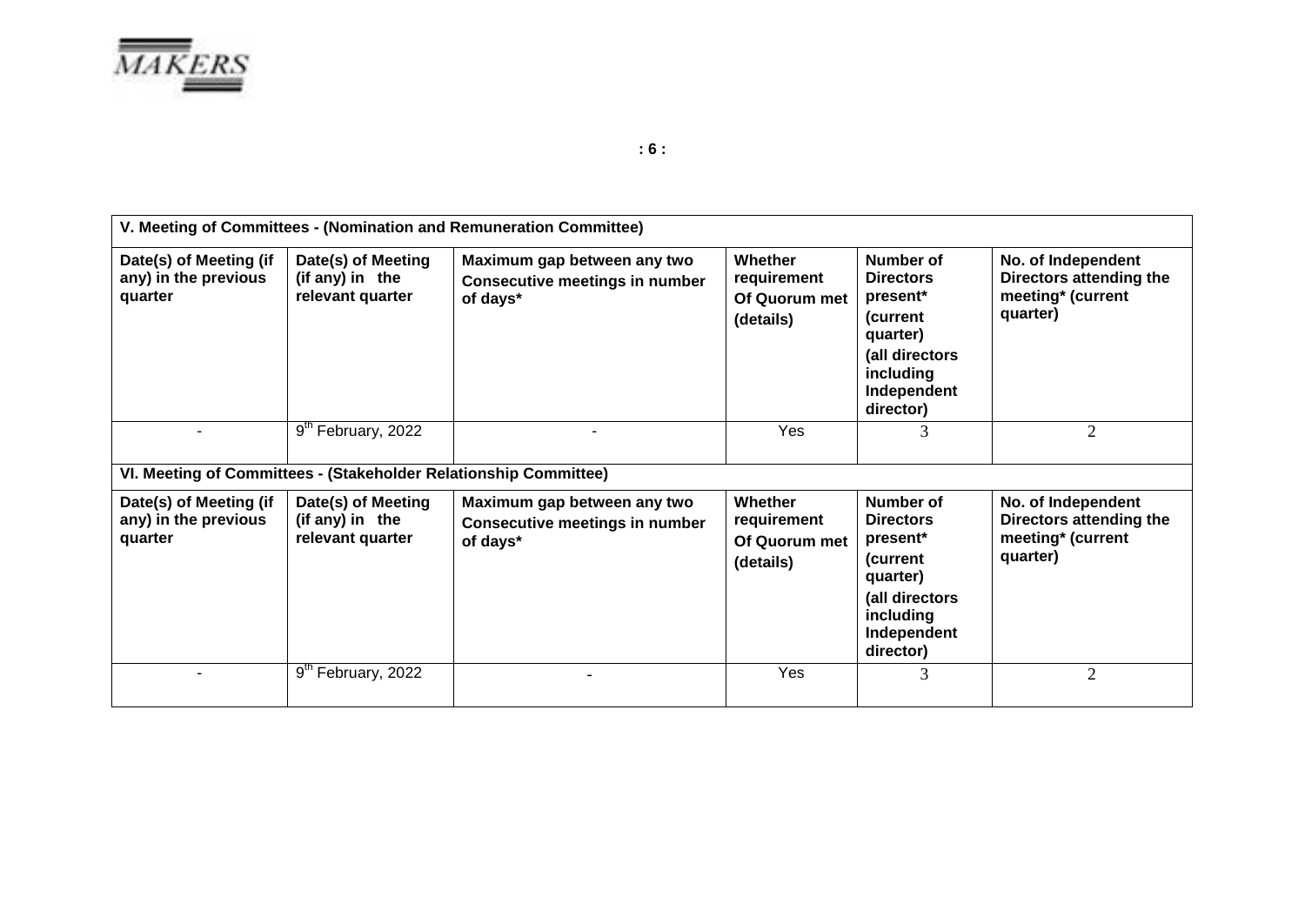

|                                                           | VII. Meeting of Committees - (Risk Management Committee)  |                                                                                  |                                                      |                                                                                                                               |                                                                                |  |  |  |
|-----------------------------------------------------------|-----------------------------------------------------------|----------------------------------------------------------------------------------|------------------------------------------------------|-------------------------------------------------------------------------------------------------------------------------------|--------------------------------------------------------------------------------|--|--|--|
| Date(s) of Meeting (if<br>any) in the previous<br>quarter | Date(s) of Meeting<br>(if any) in the<br>relevant quarter | Maximum gap between any two<br><b>Consecutive meetings in number</b><br>of days* | Whether<br>requirement<br>Of Quorum met<br>(details) | Number of<br><b>Directors</b><br>present*<br>(current)<br>quarter)<br>(all directors<br>including<br>Independent<br>director) | No. of Independent<br>Directors attending the<br>meeting* (current<br>quarter) |  |  |  |
| 10 <sup>th</sup> November, 2021                           | 9 <sup>th</sup> February, 2022                            | 10.11.2021 to 09.02.2022-90 days                                                 | Yes                                                  | 4                                                                                                                             |                                                                                |  |  |  |

| <b>VIII. Related Party Transactions</b>                                                                                                                         |                                                                                                    |
|-----------------------------------------------------------------------------------------------------------------------------------------------------------------|----------------------------------------------------------------------------------------------------|
| <b>Subject</b>                                                                                                                                                  | Compliance status (Yes/No/N.A.) refer note below                                                   |
| Whether prior approval of audit committee obtained                                                                                                              | Yes                                                                                                |
| Whether shareholder approval obtained for material RPT                                                                                                          | Yes. Approval was obtained in the Annual General<br>Meeting of the Company held on August 8, 2019. |
| Whether details of RPT entered into pursuant to omnibus approval have been reviewed by Audit<br>Committee                                                       | Yes                                                                                                |
| <b>Note</b><br>In the column "Compliance Status", compliance or non-compliance may be indicated by Vec/No/N A. For example, if the Board bas been composed in I |                                                                                                    |

1 In the column "Compliance Status", compliance or non-compliance may be indicated by Yes/No/N.A. For example, if the Board has been composed in accordance with the requirements of Listing Regulations, Yes" may be indicated. Similarly, in case the Listed Entity has no related party transactions, the words "N.A." may be indicated.

2 If status is "No" details of non-compliance may be given here.

**: 7 :**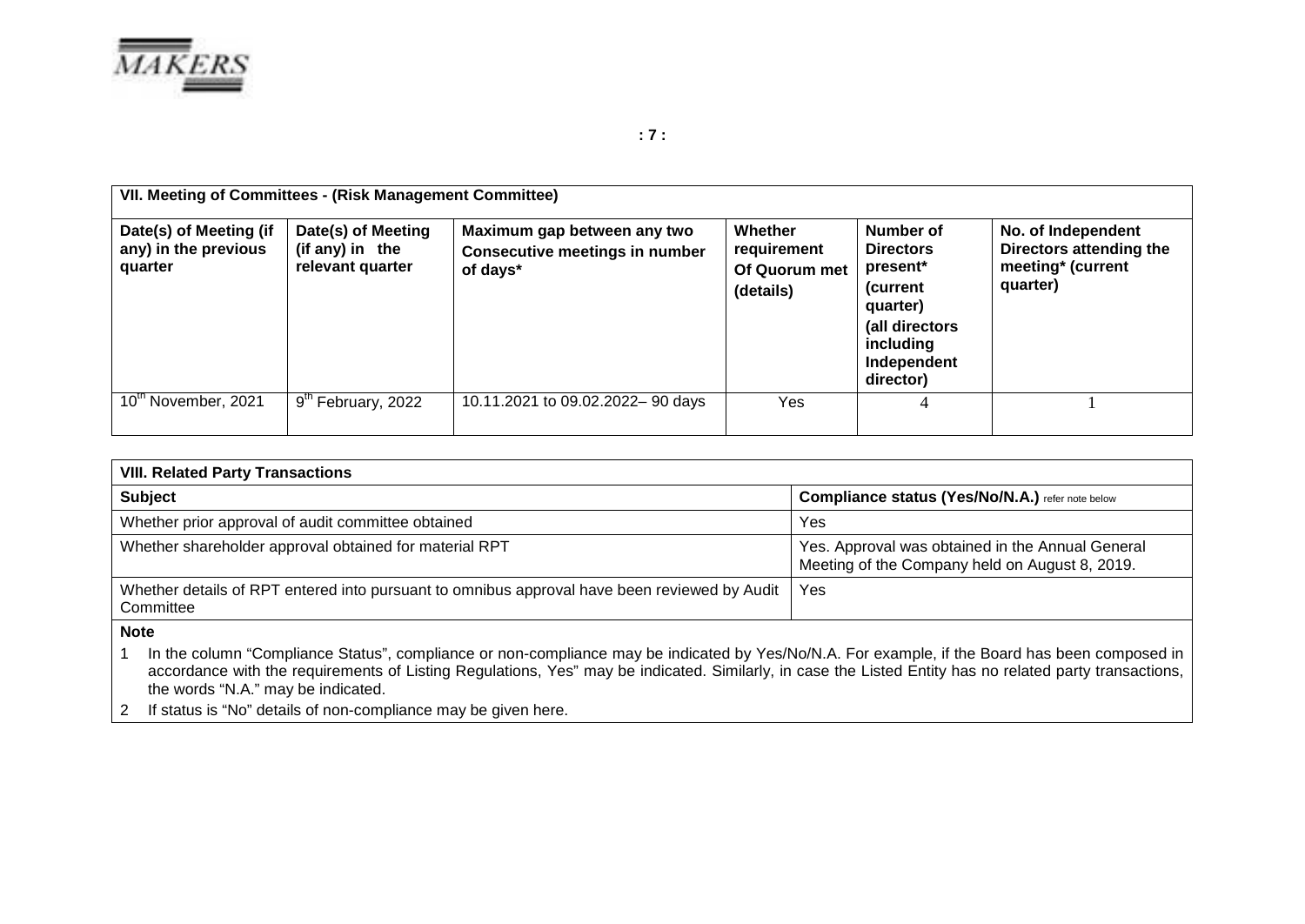

**: 8 :**

|    | <b>IX.</b> Affirmations                                                                                                                                                                           |  |  |  |  |  |  |
|----|---------------------------------------------------------------------------------------------------------------------------------------------------------------------------------------------------|--|--|--|--|--|--|
|    | 1. The composition of Board of Directors is in terms of SEBI (Listing Obligations and Disclosure Requirements) Regulations, 2015.                                                                 |  |  |  |  |  |  |
| 2. | The composition of the following committees is in terms of SEBI (Listing Obligations and Disclosure Requirements) Regulations, 2015                                                               |  |  |  |  |  |  |
|    | Audit Committee<br>a.                                                                                                                                                                             |  |  |  |  |  |  |
|    | Nomination & remuneration committee<br>b.                                                                                                                                                         |  |  |  |  |  |  |
|    | Stakeholders relationship committee<br>C.                                                                                                                                                         |  |  |  |  |  |  |
|    | Risk management committee (applicable to the top 100 listed entities)<br>d.                                                                                                                       |  |  |  |  |  |  |
|    | 3. The committee members have been made aware of their powers, role and responsibilities as specified in SEBI (Listing Obligations and Disclosure<br>Requirements) Regulations, 2015.             |  |  |  |  |  |  |
|    | 4. The meetings of the board of directors and the above committees have been conducted in the manner as specified in SEBI (Listing Obligations and<br>Disclosure Requirements) Regulations, 2015. |  |  |  |  |  |  |
|    | 5. This report and/or the report submitted in the previous quarter has been placed before Board of Directors. Any comments/observations/advice of Board<br>of Directors may be mentioned here: -  |  |  |  |  |  |  |
|    |                                                                                                                                                                                                   |  |  |  |  |  |  |
|    | Name & Designation: Rinku Kholakiya, Company Secretary<br>Mumbai: April 5, 2022                                                                                                                   |  |  |  |  |  |  |

#### **Note:**

Information at Table I and II above need to be necessarily given in 1st quarter of each financial year. However if there is no change of information in subsequent quarter(s) of that financial year, this information may not be given by Listed entity and instead a statement "same as previous quarter" may be given.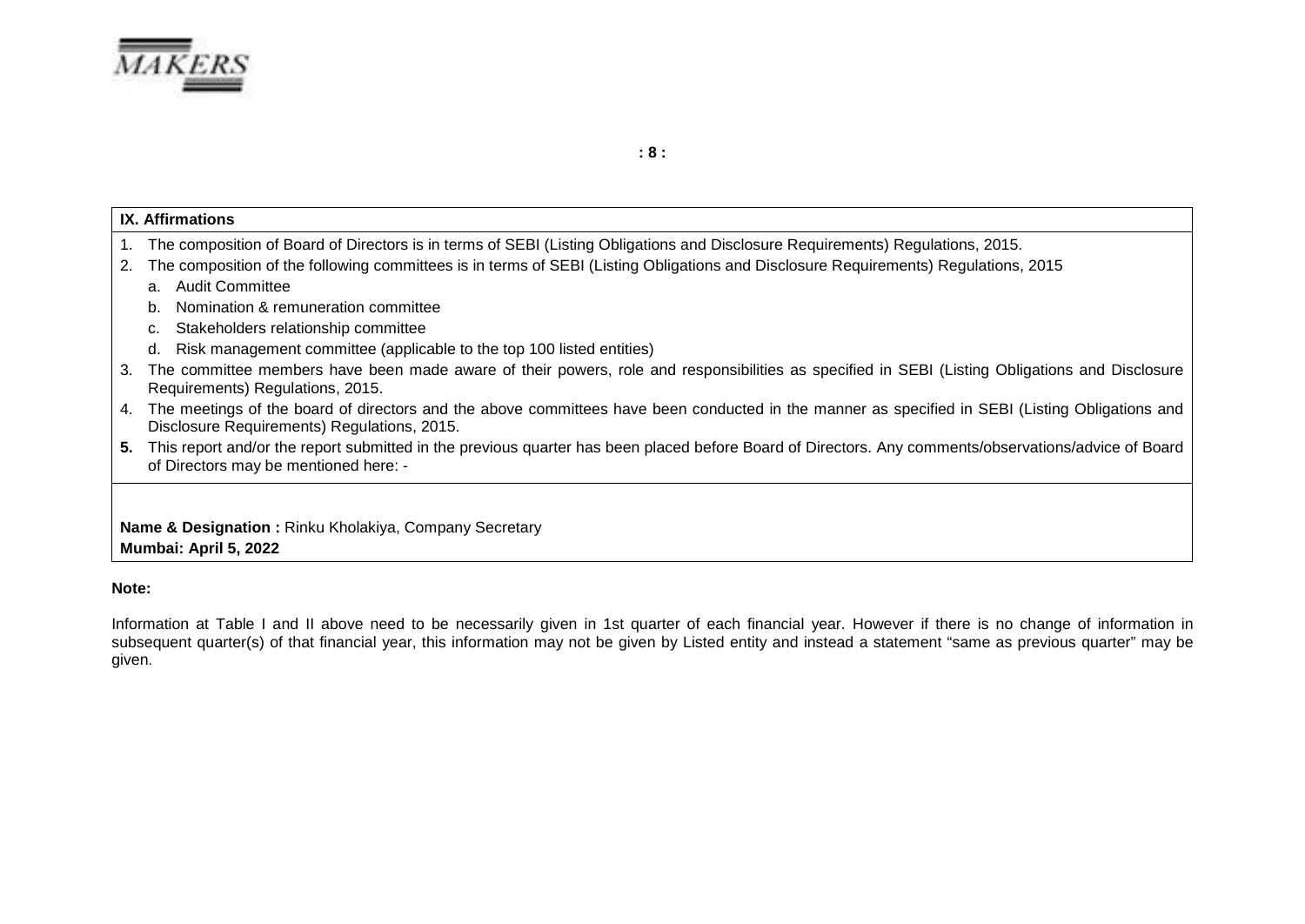

# **FORMAT TO BE SUBMITTED BY LISTED ENTITY AT THE END OF THE FINANCIAL YEAR (FOR THE WHOLE OF FINANCIAL YEAR)**

| Disclosure on website in terms of Listing Regulations                                                                                      |                                                               |                            |
|--------------------------------------------------------------------------------------------------------------------------------------------|---------------------------------------------------------------|----------------------------|
| Item                                                                                                                                       | Compliance<br>status<br>(Yes / No / N.A.)<br>Refer note below | Web address                |
| Details of business                                                                                                                        | Yes                                                           | https://www.makerslabs.com |
| Terms and conditions of appointment of independent directors                                                                               | Yes                                                           |                            |
| Composition of various committees of board of directors                                                                                    | Yes                                                           |                            |
| Code of conduct of board of directors and senior management personnel                                                                      | Yes                                                           |                            |
| Details of establishment of vigil mechanism / Whistle Blower policy                                                                        | Yes                                                           |                            |
| Criteria of making payments to non-executive directors                                                                                     | Yes                                                           |                            |
| Policy on dealing with related party transactions                                                                                          | Yes                                                           |                            |
| Policy for determining 'material' subsidiaries                                                                                             | N.A.                                                          |                            |
| Details of familiarization programmes imparted to independent directors                                                                    | Yes                                                           |                            |
| Contact information of the designated officials of the listed entity who are responsible for<br>assisting and handling investor grievances | Yes                                                           |                            |
| Email address for grievance redressal and other relevant details                                                                           | Yes                                                           |                            |
| <b>Financial results</b>                                                                                                                   | Yes                                                           |                            |
| Shareholding pattern                                                                                                                       | Yes                                                           |                            |
| Details of agreements entered into with the media companies and/or their associates                                                        | N.A.                                                          |                            |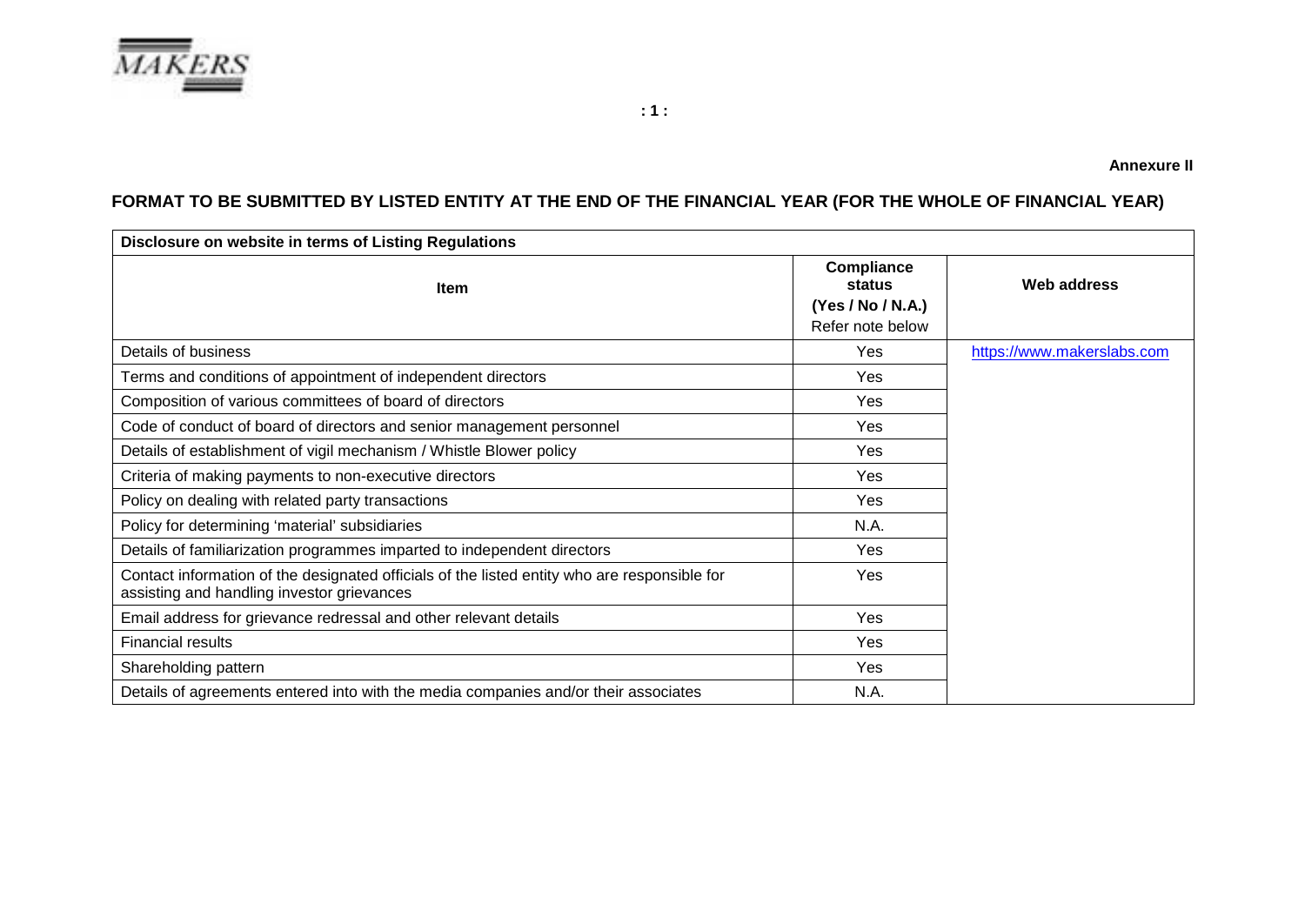

| New name and the old name of the listed entity                                                                                                                                            | N.A. | https://www.makerslabs.com |
|-------------------------------------------------------------------------------------------------------------------------------------------------------------------------------------------|------|----------------------------|
| Schedule of analyst or institutional investor meet and presentations made by the listed entity to<br>analysts or institutional investors simultaneously with submission to stock exchange | N.A. |                            |
| Advertisements as per regulation 47 (1)                                                                                                                                                   | Yes  |                            |
| Credit rating or revision in credit rating obtained                                                                                                                                       | Yes  |                            |
| Separate audited financial statements of each subsidiary of the listed entity in respect of a<br>relevant financial year                                                                  | N.A. |                            |
| Whether company has provided information under separate section on its website as per<br>Regulation 46(2)                                                                                 | Yes  |                            |
| Materiality Policy as per Regulation 30                                                                                                                                                   | Yes  |                            |
| Dividend Distribution policy as per Regulation 43A (as applicable)                                                                                                                        | Yes  |                            |
| It is certified that these contents on the website of the listed entity are correct                                                                                                       | Yes  |                            |

| <b>Annual Affirmations</b>                                                                                           |                          |                                                                   |  |  |  |
|----------------------------------------------------------------------------------------------------------------------|--------------------------|-------------------------------------------------------------------|--|--|--|
| <b>Particulars</b>                                                                                                   | <b>Regulation Number</b> | <b>Compliance status</b><br>(Yes / No / N.A.)<br>Refer note below |  |  |  |
| Independent director(s) have been appointed in terms of specified criteria of 'independence'<br>and/or 'eligibility' | $16(1)(b)$ & $25(6)$     | Yes                                                               |  |  |  |
| Board composition                                                                                                    | 17(1), 17(1A) & 17(1B)   | Yes                                                               |  |  |  |
| Meeting of Board of directors                                                                                        | 17(2)                    | Yes                                                               |  |  |  |
| Quorum of Board meeting                                                                                              | 17(2A)                   | Yes                                                               |  |  |  |
| Review of Compliance Reports                                                                                         | 17(3)                    | Yes                                                               |  |  |  |
| Plans for orderly succession for appointments                                                                        | 17(4)                    | Yes                                                               |  |  |  |
| Code of Conduct                                                                                                      | 17(5)                    | Yes                                                               |  |  |  |
| Fees/compensation                                                                                                    | 17(6)                    | Yes                                                               |  |  |  |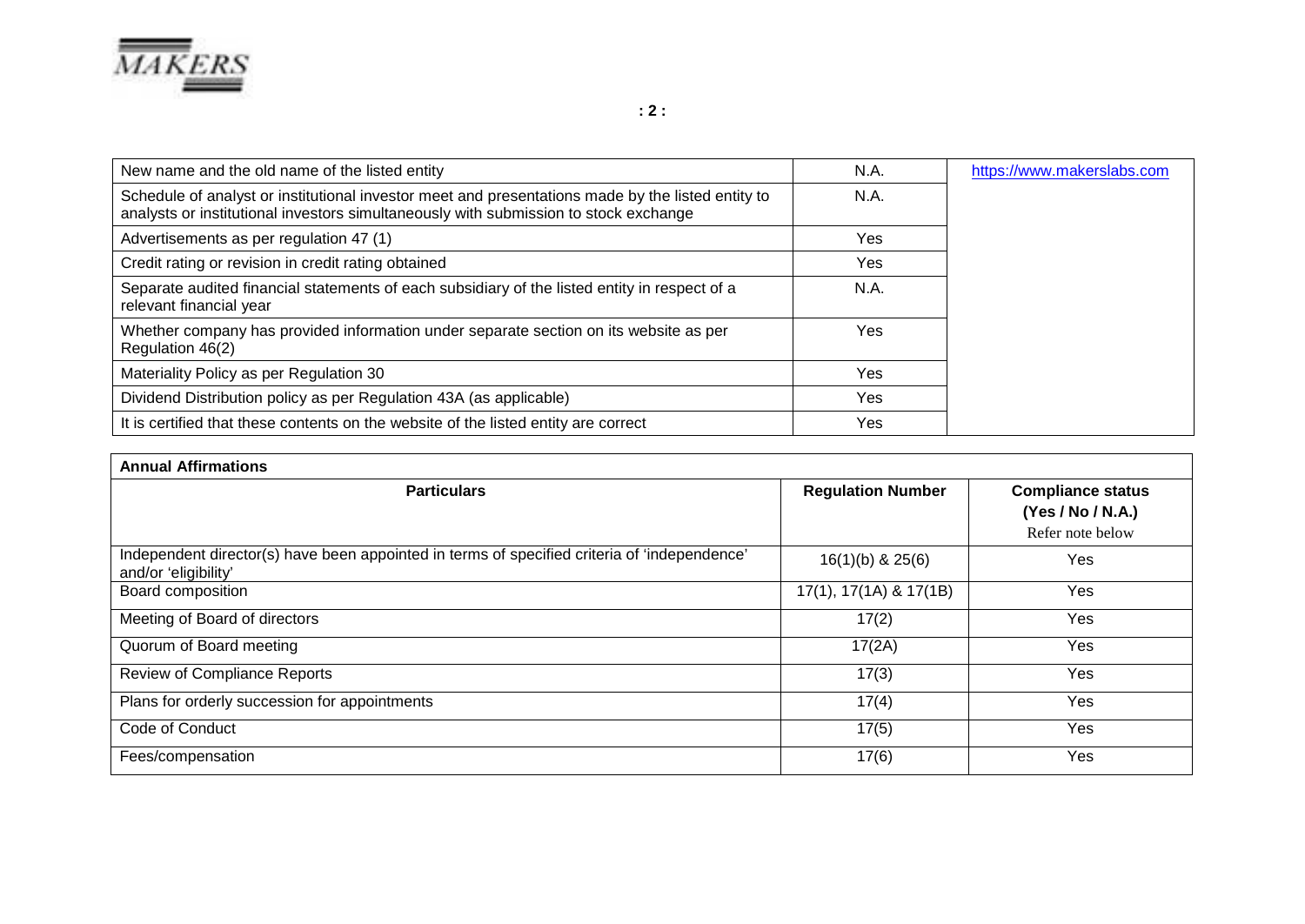

| Minimum Information                                                                 | 17(7)                              | Yes       |
|-------------------------------------------------------------------------------------|------------------------------------|-----------|
| <b>Compliance Certificate</b>                                                       | 17(8)                              | Yes       |
| Risk Assessment & Management                                                        | 17(9)                              | Yes       |
| Performance Evaluation of Independent Directors                                     | 17(10)                             | Yes       |
| Recommendation of Board                                                             | 17(11)                             | Yes       |
| Maximum number of Directorships                                                     | <b>17A</b>                         | Yes       |
| <b>Composition of Audit Committee</b>                                               | $\overline{18(1)}$                 | Yes       |
| Meeting of Audit Committee                                                          | 18(2)                              | Yes       |
| Composition of nomination & remuneration committee                                  | $19(1)$ & $(2)$                    | Yes       |
| Quorum of Nomination and Remuneration Committee meeting                             | 19(2A)                             | Yes       |
| Meeting of Nomination and Remuneration Committee                                    | 19(3A)                             | Yes       |
| Composition of Stakeholder Relationship Committee                                   | 20(1), 20(2) & 20(2A)              | Yes       |
| Meeting of Stakeholders Relationship Committee                                      | 20(3A)                             | Yes       |
| Composition and role of risk management committee                                   | 21(1), (2), (3), (4)               | Yes       |
| Meeting of Risk Management Committee                                                | 21(3A)                             | Yes       |
| Vigil Mechanism                                                                     | 22                                 | Yes       |
| Policy for related party Transaction                                                | $23(1), (1A), (5), (6), (7)$ & (8) | Yes       |
| Prior or Omnibus approval of Audit Committee for all related party transactions     | 23(2), (3)                         | Yes       |
| Approval for material related party transactions                                    | 23(4)                              | Yes       |
| Disclosure of related party transactions on consolidated basis                      | 23(9)                              | Yes       |
| Composition of Board of Directors of unlisted material Subsidiary                   | 24(1)                              | <b>NA</b> |
| Other Corporate Governance requirements with respect to subsidiary of listed entity | $24(2), (3), (4), (5)$ & $(6)$     | <b>NA</b> |
| Annual Secretarial Compliance Report                                                | 24(A)                              | Yes       |

**: 3 :**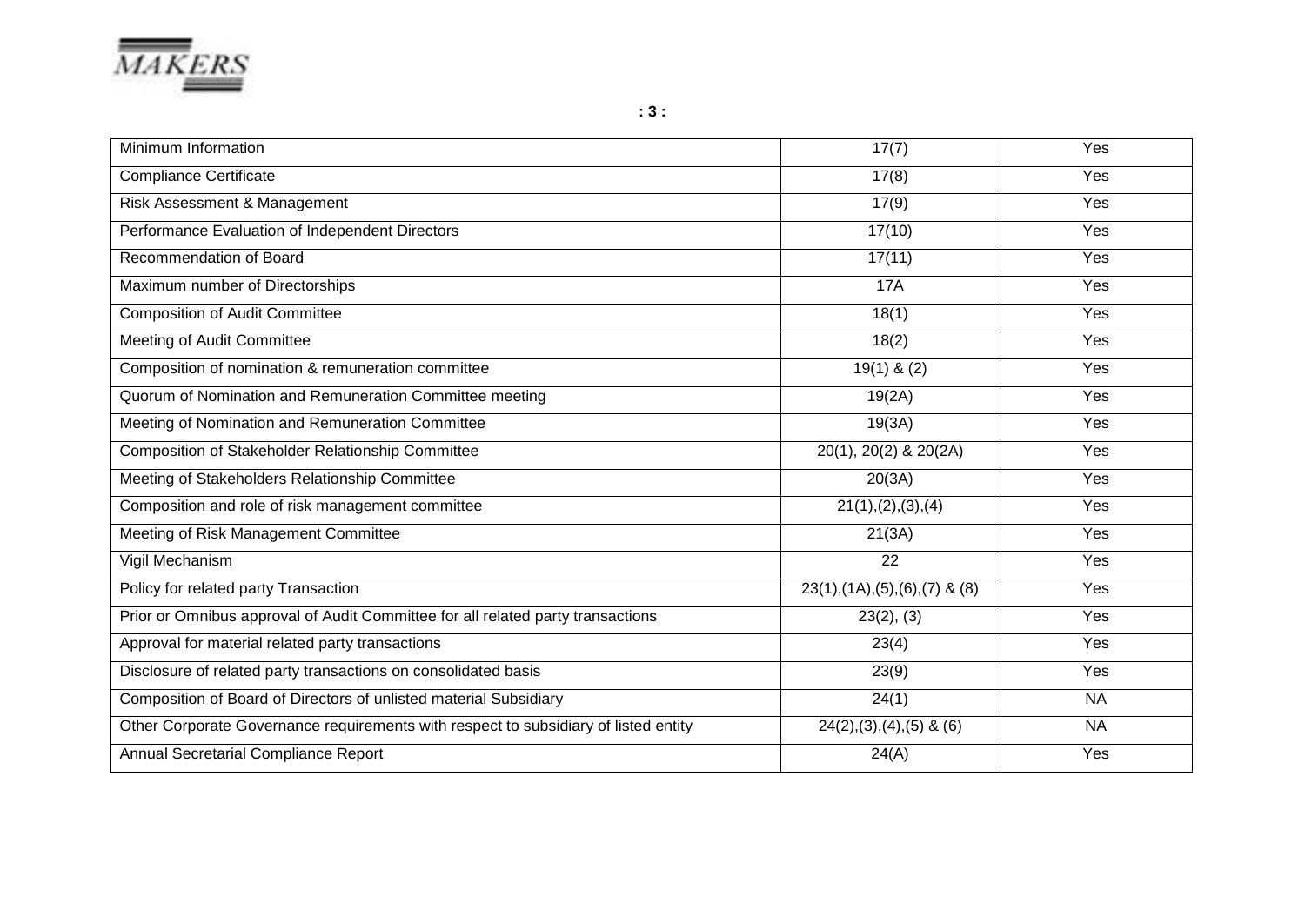

| Alternate Director to Independent Director                                                                           | 25(1)           | <b>NA</b> |
|----------------------------------------------------------------------------------------------------------------------|-----------------|-----------|
| Maximum Tenure                                                                                                       | 25(2)           | Yes       |
| Meeting of independent directors                                                                                     | $25(3)$ & $(4)$ | Yes       |
| Familiarization of independent directors                                                                             | 25(7)           | Yes       |
| Declaration from Independent Director                                                                                | $25(8)$ & $(9)$ | Yes       |
| D & O Insurance for Independent Directors                                                                            | 25(10)          | <b>NA</b> |
| Memberships in Committees                                                                                            | 26(1)           | Yes       |
| Affirmation with compliance to code of conduct from members of Board of Directors and Senior<br>management personnel | 26(3)           | Yes       |
| Disclosure of Shareholding by Non-Executive Directors                                                                | 26(4)           | Yes       |
| Policy with respect to Obligations of directors and senior management                                                | 26(2) & 26(5)   | Yes       |

**Note:** 

1. In the column "Compliance Status", compliance or non-compliance may be indicated by Yes / No / N.A. For example, if the Board has been composed in accordance with the requirements of Listing Regulations, "Yes" may be indicated. Similarly, in case the Listed Entity has no related party transactions, the words "N.A." may be indicated.

2. If status is "No" details of non-compliance may be given here.

3. If the Listed Entity would like to provide any other information the same may be indicated here.

## **III Affirmations:**

The Listed Entity has approved Material Subsidiary Policy and the Corporate Governance requirements with respect to subsidiary of Listed Entity have been complied. – N.A.

**Name & Designation :** Rinku Kholakiya, Company Secretary **Mumbai, April 5, 2022**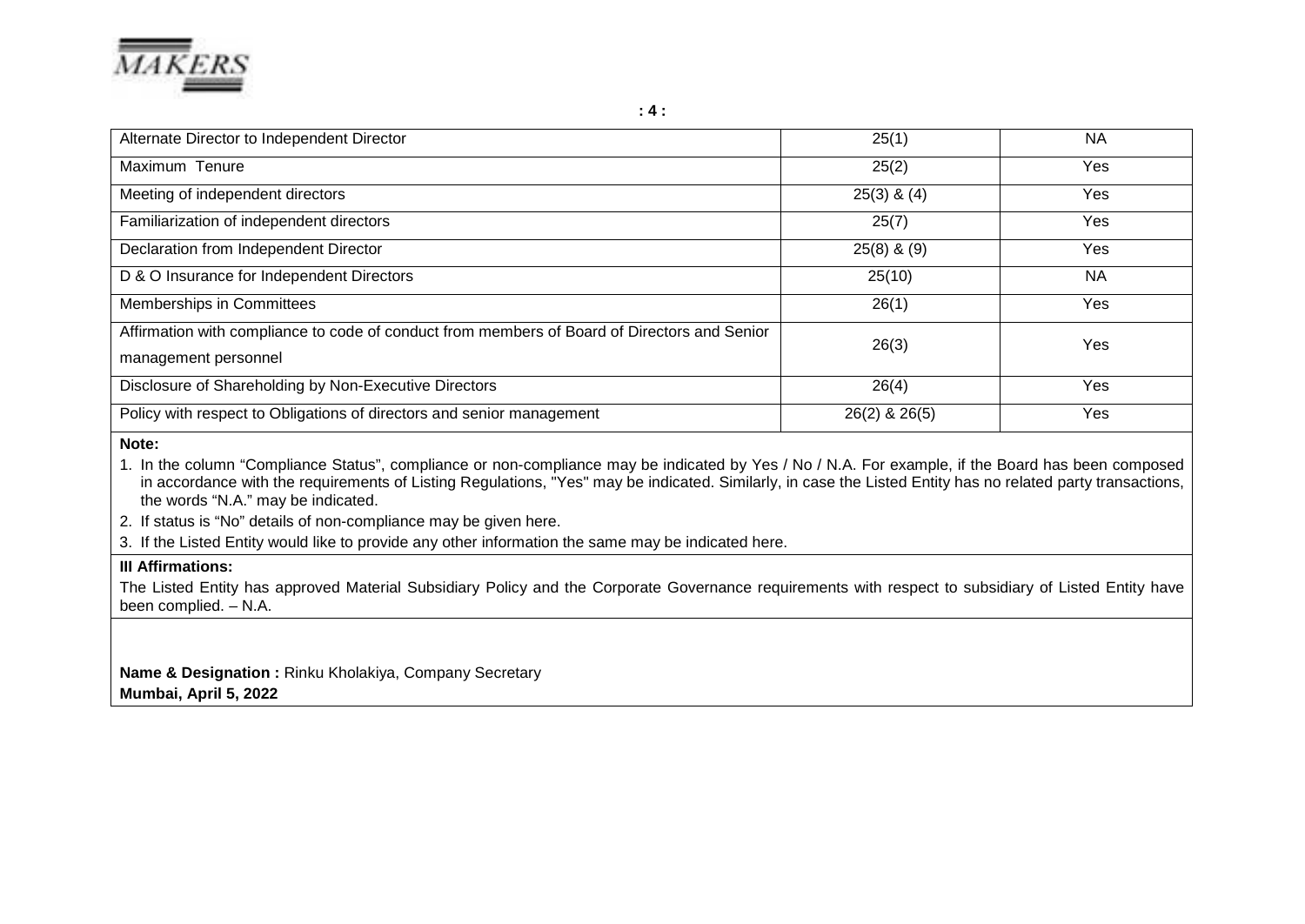

#### **Annexure IV**

#### **FORMAT TO BE SUBMITTED TWICE A YEAR, ON A HALF YEARLY BASIS BY THE LISTED ENTITY AT THE END OF EVERY 6 MONTHS OF THE FINANCIAL YEAR**

Name of Listed Entity: **Makers Laboratories Limited**

Half year ended: **March 31, 2022**

#### **I. Disclosure of Loans / guarantees / comfort letters / securities etc:** \_**Not Applicable**

There are no loans, guarantees, comfort letters or securities in connection with any loan(s) given directly or indirectly by the Company to promoter(s), promoter group, director(s), key managerial personnel or any entity controlled by them are in the economic interest of the company except its subsidiaries, associates and joint-venture companies whose accounts are consolidated with the Company.

(A) Any loan or any other form of debt advanced by the listed entity directly or indirectly to:

|                                                                           | Aggregate<br>six months | amount advanced during | Balance outstanding at the end of six months |
|---------------------------------------------------------------------------|-------------------------|------------------------|----------------------------------------------|
| Promoter or any other entity controlled by them                           |                         |                        |                                              |
| Promoter Group or any other entity controlled by them                     |                         |                        |                                              |
| Directors (including relatives) or any other entity controlled<br>by them |                         |                        |                                              |
| KMPs or any other entity controlled by them                               |                         |                        |                                              |